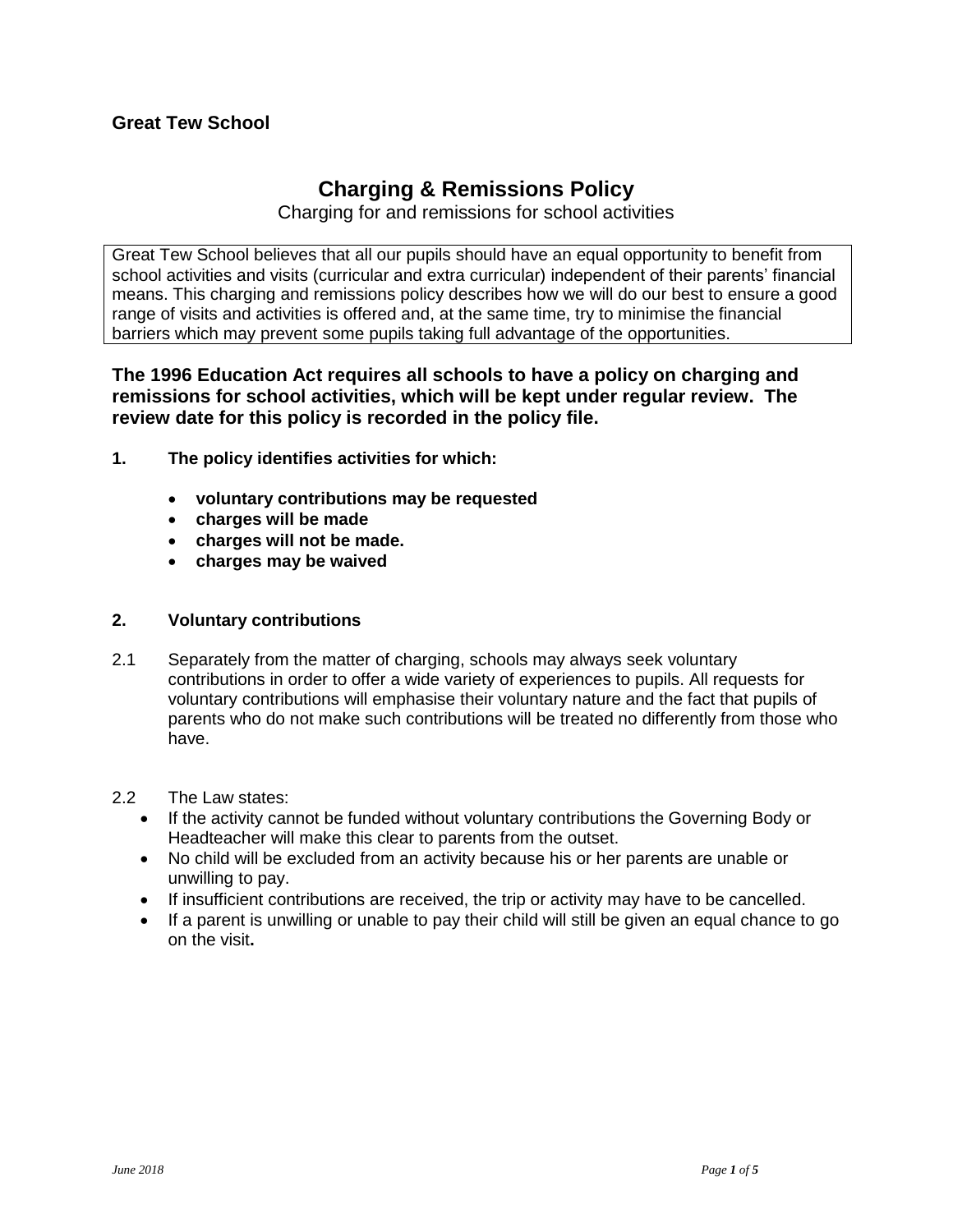2.3 In order to emphasise the truly voluntary nature of the contributions we ask for, we aim to add the following statement to every request for parental contributions.

## **Voluntary Contributions**

We cannot charge for activities which are part of the normal school day or part of the National Curriculum but we can ask for **voluntary** contributions. We do this where we want to offer a wide range of activities to broaden your child's experience but can't afford to do so without help from parents.

Your contribution is genuinely voluntary and if you do not pay your child will not be excluded from the activity **BUT if we do not receive enough voluntary contributions we may have to cancel the activity.**

Parents in receipt of certain benefits are not asked to make voluntary contributions. Please contact the school office if you are unable to pay.

#### **3. No charges will be made for the following (although a voluntary contribution may be requested.)**

- a) An admission application;
- b) Education provided during school hours (including the supply of any materials, books, instruments or other equipment);
- c) Education provided outside school hours if it is part of the National Curriculum, or part of a syllabus for a prescribed public examination that the pupil is being prepared for at the school, or part of the school's basic curriculum for religious education;
- d) Tuition for pupils learning to play musical instruments (or singing) if the tuition is required as part of the National Curriculum, or part of a syllabus for a prescribed public examination that the pupil is being prepared for at the school, or part of religious education;
- e) Entry for a prescribed public examination, if the pupil has been prepared for it at the school\*;
- f) Examination re-sit(s)\* if the pupil is being prepared for the re-sit(s) at the school;
- g) Education provided on any trip that takes place during school hours (see 4a);
- h) Education provided on any trip that takes place outside school hours (see 4a)
	- a. if it is part of the National Curriculum, or
	- b. part of a syllabus for a prescribed public examination that the pupil is being prepared for at the school, or
	- c. part of the school's basic curriculum for religious education;
- i) Supply teachers to cover for those teachers who are absent from school accompanying pupils on a residential trip;
- j) Transport provided in connection with an educational visit.

**\*** If a pupil fails, without good reason, to meet any examination requirement for a syllabus a charge may / will be made.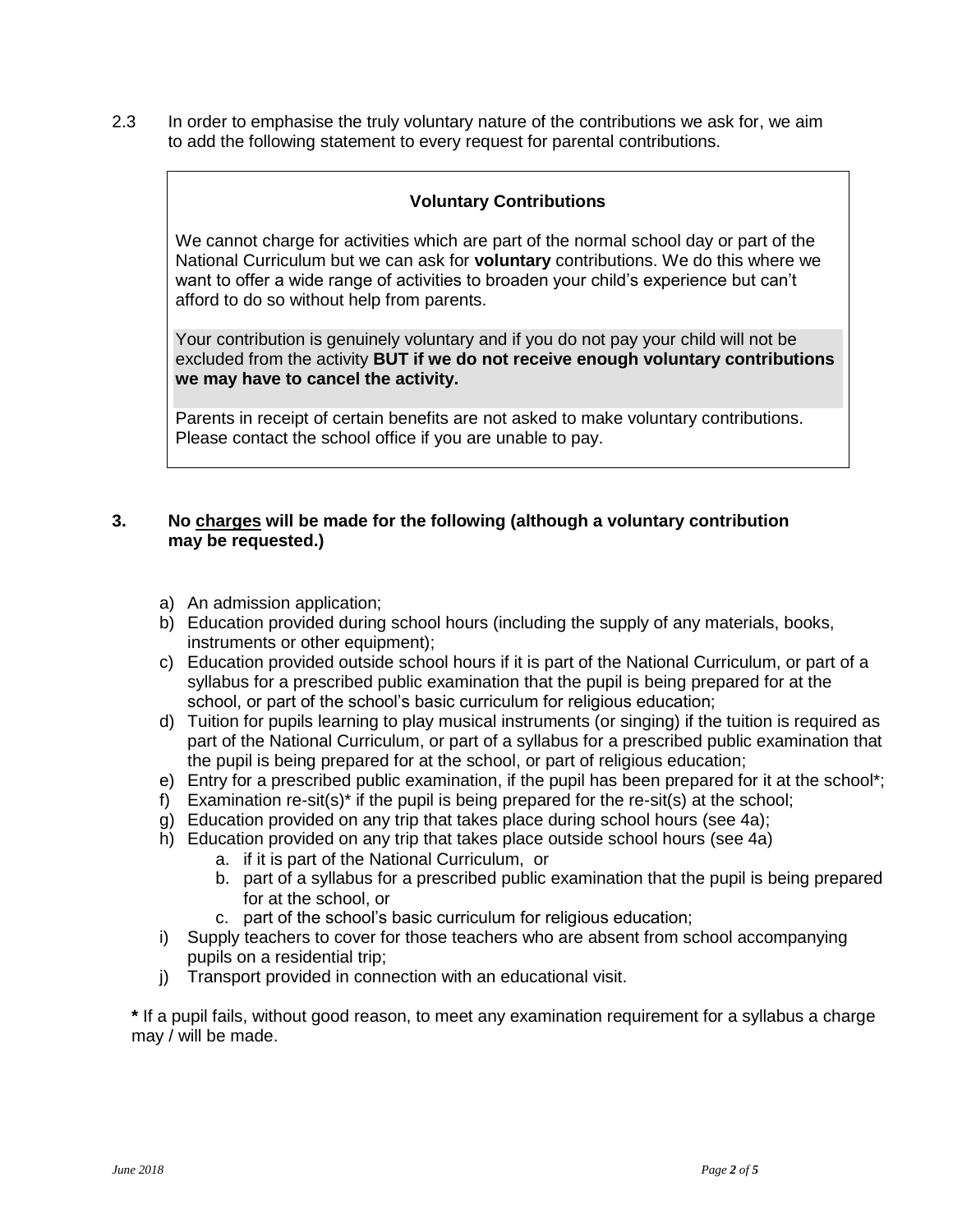# **4. Charges may be made for**

## **a) Activities outside school hours**

Residential and non-residential activities (other than those listed in Section 3 above) which take place outside school hours, but only if the majority of the time spent on that activity takes place outside school hours (time spent on travel counts in this calculation if the travel itself occurs during school hours). (See Section 8)

## **b) Residential visits during school hours**

The board and lodging costs (but only those costs) of residential trips deemed to take place during school time, However pupils whose parents are in receipt of certain benefits (see remissions policy below) will be exempt from paying the cost of board and lodging.

### **c) Music tuition**

Music tuition for individuals or appropriate sized groups of pupils to play a musical instrument or to sing and which is not an essential part of either the National Curriculum or a public examination syllabus for all pupils.

# **5. Optional Extras**

- 5.1 Charges may be made for optional activities that are known as 'Optional Extras'.
- 5.2 Any charges made will not exceed the actual cost (per pupil) of provision.
- 5.3 It is the policy of Great Tew School that charges will (or may) be made as indicated below. Parental agreement will be obtained before a charge is made.

| <b>Optional Extras</b>                                                                                                           |                                                                                                                                                                                                                                                     | <b>Remitted or help</b><br>available                           |
|----------------------------------------------------------------------------------------------------------------------------------|-----------------------------------------------------------------------------------------------------------------------------------------------------------------------------------------------------------------------------------------------------|----------------------------------------------------------------|
| Charges may be made for any<br>materials, books, instruments, or<br>equipment, where a parent wishes<br>their child to own them; | Eg. A clay model $-$ a charge to<br>cover the cost of the clay.                                                                                                                                                                                     | Help may be available.<br>Please contact the school<br>office. |
| Charges may be made for music tuition                                                                                            | The cost, or a proportion of the<br>costs, for teaching staff employed<br>to provide tuition in playing a<br>musical instrument or singing,<br>where the tuition is an optional<br>extra for an individual pupil or<br>appropriate groups of pupils | Help may be available.<br>Please contact the school<br>office  |
| Charges will be made for the board and<br>lodging component of residential trips                                                 | The charge will not exceed the<br>actual cost                                                                                                                                                                                                       | Remission for category A<br>(see below)                        |
| Charges will be made for before and<br>after-school clubs.                                                                       | The cost, or a proportion of the<br>costs, for staff employed to<br>provide before or after school<br>clubs, as well as costs of<br>resources.                                                                                                      | Remission for category A<br>(see below)                        |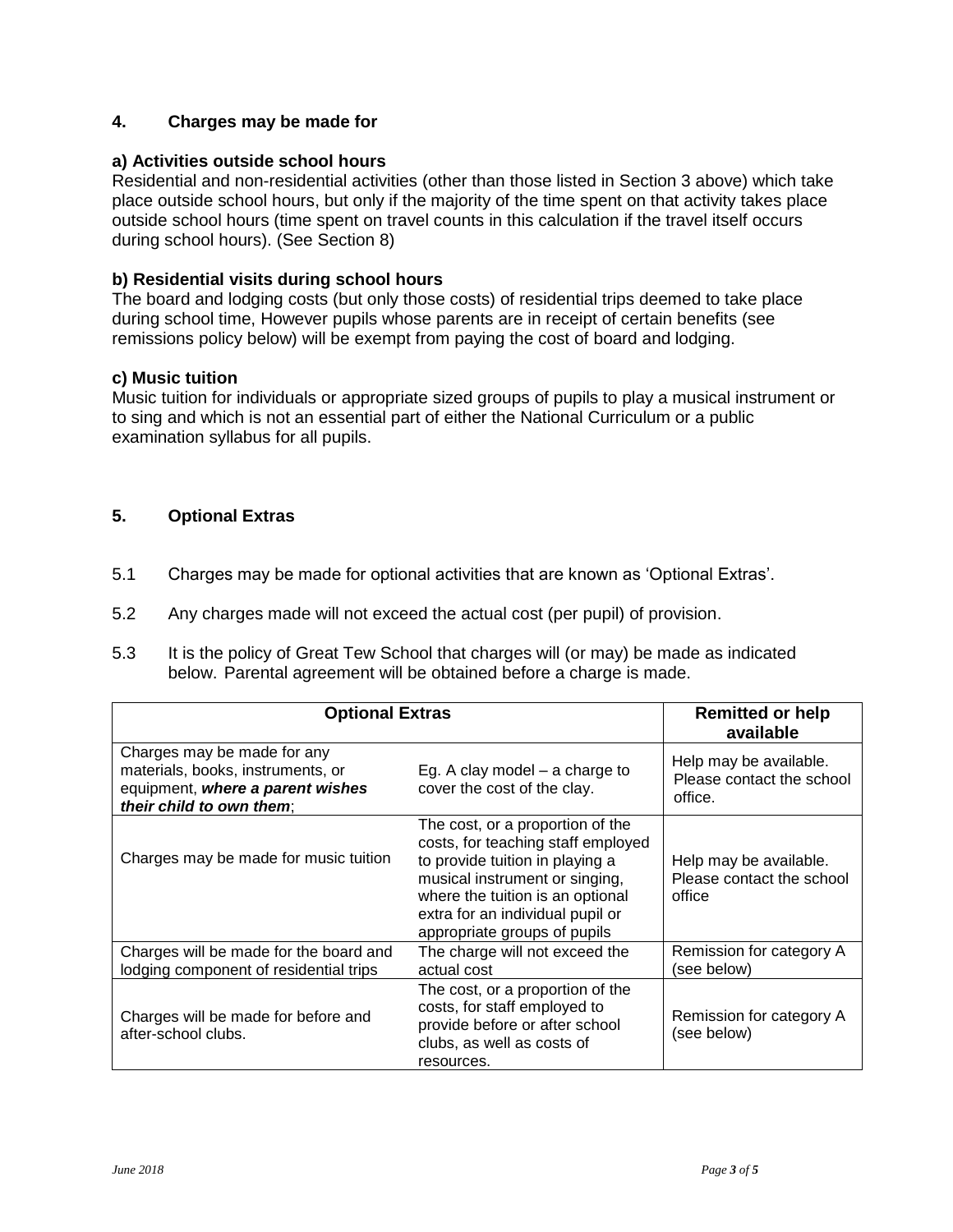## **6. Remissions**

In order to remove financial barriers from pupils, the governing body has agreed that some activities and visits where charges can legally be made will be offered at no charge or a reduced charge to parents in particular circumstances. This remissions policy sets out the circumstances in which such charges will be waived.

### **7. Families qualifying for remission or help with charges.**

- 7.1 If remission or help is available in relation to a particular charge it is indicated in the right hand column of the table above. Criteria for qualification for remission are given below.
- 7.2 Category A
- o Income Support
- o income-based Jobseeker's Allowance
- o income-related Employment and Support Allowance
- o support under Part VI of the Immigration and Asylum Act 1999
- o the guaranteed element of Pension Credit
- o Child Tax Credit (provided you're not also entitled to Working Tax Credit and have an annual gross income of no more than £16,190)
- o Working Tax Credit run-on paid for 4 weeks after you stop qualifying for Working Tax **Credit**
- o Universal Credit if you apply on or after 1 April 2018 your household income must be less than £7,400 a year (after tax and not including any benefits you get)
- 7.3 Additional categories of parents may claim help with some costs on application to the headteacher who may choose to consult with governors.

# **8. Is a school visit in or out of school time?**

If the number of school sessions on a school visit is equal to or greater than 50% of the number of half days spent on the visit it is deemed to have taken place during school hours (even if some activities take place late in the evening). Whatever the starting and finishing times of the school day, regulations require that the school day is divided into 2 sessions. A "half day" means any period of 12 hours ending with noon or midnight on any day.

#### **9. The policy for allocating places on school trips or activities.**

- 9.1 When any visit is arranged, parents will be notified of the policy for allocating places.
- 9.2 We acknowledge that offering opportunities on a 'first pay, first served' basis discriminates against pupils from families on lower incomes and we will avoid that method of selection.
- 9.3 Our policy for allocating places in any instance should recognise that parents may not be